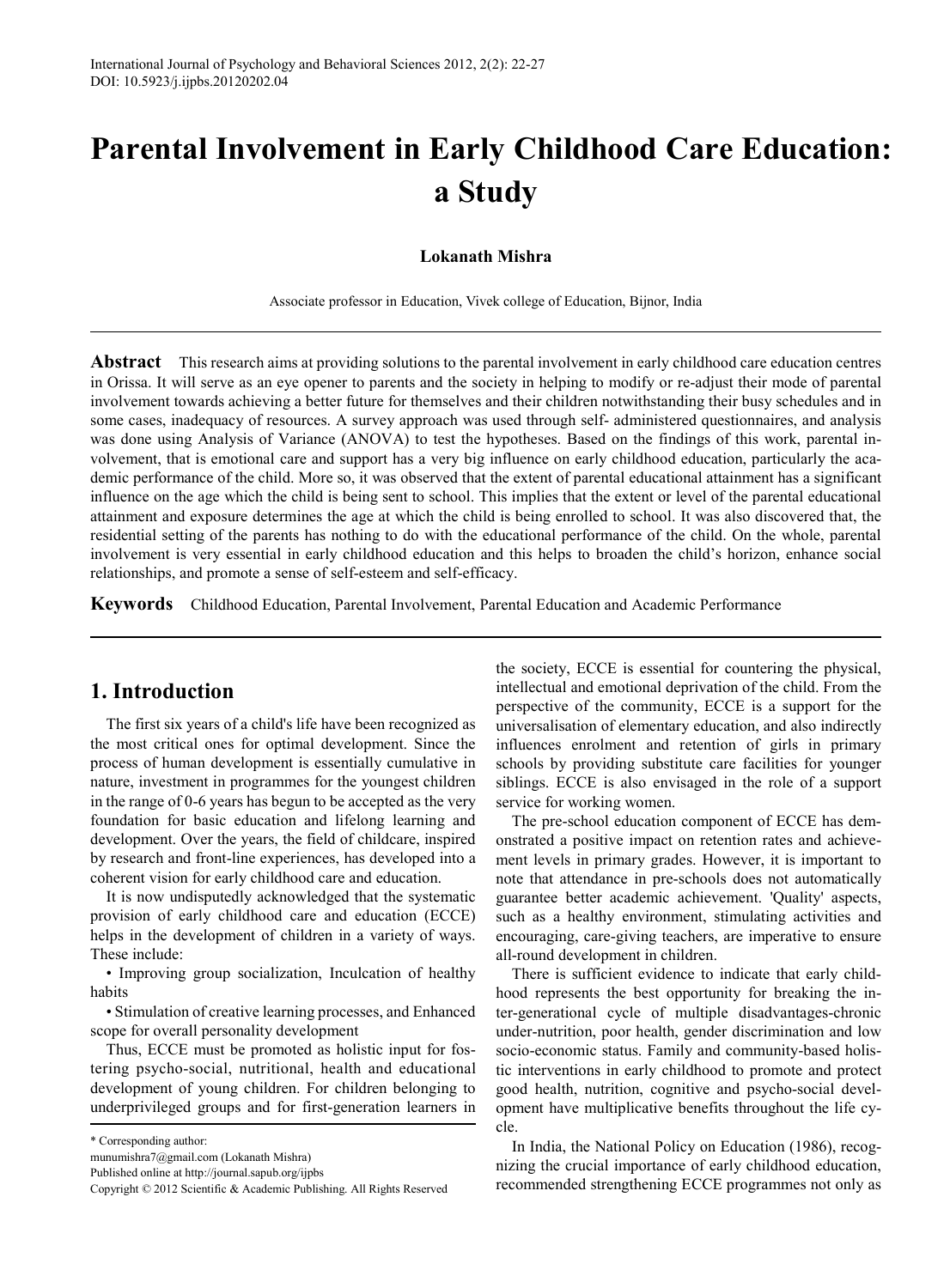an essential component of human development but also as a support to universalisation of elementary education and a programme of women's development. Integrated Child Development Services (ICDS), the largest government- managed programme at present in the country, is an inter-sect oral programme which seeks to directly reach out to children from vulnerable and remote areas and give them a head-start by providing an integrated programme of health, nutrition and early childhood education. The package of services includes:

- Supplementary nutrition
- Immunization
- Health checkups
- Referral services
- Non-formal pre-school education

• Nutrition and health education for children below six years and pregnant and nursing mothers

While most of the coverage under ECCE in Orissa in India is carried out through the ICDS scheme, other pre-primary and day-care centers are prevalent with private and not-for-profit initiatives. Also, the Central and state governments have initiated several other schemes mainly to supplement the ICDS provisions in content and coverage. For instance, 'Crèches and Day Care Centres Scheme' was started by the Central Government in 1975 to provide day-care services for children below five years. It caters mainly to children of casual, migrant, agricultural and construction labourers. The programme in the scheme is primarily custodial in nature.

Similarly, 'Early Childhood Education Scheme' and Balwadis under the Central Social Welfare Board were introduced as a distinct strategy to improve the rate of enrolment in primary schools and to reduce the dropout rate. Under this scheme, Central assistance is given to voluntary organisations for running pre-school education centres which cater to children in the 3-5 years age group with a view to exposing children from low-income families to early childhood education. They are generally located either at a municipal school, community space, place of worship or the teacher's home and, ideally, comprise 20-25 children with a reasonably qualified teacher from the neighbourhood.

In addition to these schemes, there are innumerable private, fee-charging nursery schools which cater to the needs of parents living in urban and semi-urban areas. Efforts have to be made to achieve greater convergence of ECCE programmes implemented by various Government Departments as well as voluntary agencies by involving urban local bodies and gram panchayats.

The spread of ECCE facilities, particularly in terms of ICDS centres, and private initiatives, has been phenomenal during the recent years. However, the actual outreach and coverage in respect of early childhood education component, in terms of quality as well as quantity, have been uneven across different parts of the city and the challenge of extending the ECCE facilities to all children is enormous.

There is also a strong move towards strengthening the linkage between early childhood education programmes and

primary education. Now ECCE centres in Orissa are running under Sarva Sikhya Aviyan(SSA) Programme In this context, This programme is mainly to provide pre- School Education to the children of 3-5 years and to relief the older girls from sibling care. In Dhenkanal District of Orissa 128 ECCE centres are functioning and food is being provided to this ECCE centres through ICDS department. Total 1610 children are enrolled in ECCE centres under SSA and NPEGEL schemes respectively.

Block wise ECCE centres under SSA **Block wise AWCs are as follows:-**

| NPEGEL are as follows: |     |               |      |  |  |
|------------------------|-----|---------------|------|--|--|
| Sadar                  | 13  | Sadar         | 151  |  |  |
| Kamakhyanagar          | 18  | Kamakhyanagar | 114  |  |  |
| Gondia                 | 19  | Gondia        | 149  |  |  |
| Bhuban                 | 10  | Bhuban        | 124  |  |  |
| Parjang                | 09  | Parjang       | 127  |  |  |
| Odapada                | 06  | Odapada       | 154  |  |  |
| Kankadahad             | 13  | Kankadahad    | 135  |  |  |
| Hindol                 | 40  | Hindol<br>167 |      |  |  |
| Total                  | 128 | Total         | 1121 |  |  |

No of Children In Ecce Centres of Dhenkanal District of Orissa

| SI.            |                    | no. of         | <b>NPGEL</b> |       | <b>SSA</b> |             |       |              |
|----------------|--------------------|----------------|--------------|-------|------------|-------------|-------|--------------|
| No.            | <b>Block</b>       | ecce<br>center | <b>Boys</b>  | Girls | Total      | <b>Boys</b> | Girls | Total        |
| 1              | Sadar              | 13             |              |       |            | 118         | 113   | 231          |
| $\overline{2}$ | Odapada            | 6              |              |       |            | 48          | 54    | 102          |
| 3              | Gondia             | 19             |              |       |            | 208         | 171   | 379          |
| $\overline{4}$ | Hindol             | 40             | 443          | 583   | 1026       |             |       | $\mathbf{0}$ |
| 5              | Kamakh-<br>vanagar | 18             |              |       |            | 198         | 159   | 357          |
| 6              | Bhuban             | 10             |              |       |            | 90          | 90    | 180          |
| 7              | Parjang            | 9              |              |       |            | 72          | 81    | 153          |
| 8              | Kankadahad         | 13             |              |       |            | 91          | 117   | 208          |
|                | Total              | 128            | 443          | 583   | 1026       | 825         | 785   | 1610         |

#### **What parents must look for in an ECCE Centre**

New research that has focused on the need for integrated interventions addressing child survival, growth and development has noted the impact of health and nutrition status, early stimulation on brain development, importance of early socialization patterns and the quality of the child's immediate environment. These factors critically influence the child's physical, cognitive, emotional and social development in later life. Brain development patterns suggest that learning opportunities in the environment have a dramatic and specific effect, not merely influencing the general direction of development, but also affecting how the brain functions.

Addressing 'quality' aspects of ECCE has not yet received the required attention, while the focus continues to remain largely on 'achieving quantitative target figures'. The balance between quality and quantity is more precarious than ever. Indeed, the competing challenges of quantitative outreach vis-à-vis quality dimensions are not easy to overcome but there is urgent and imperative need to appreciate that a balanced approach is crucial.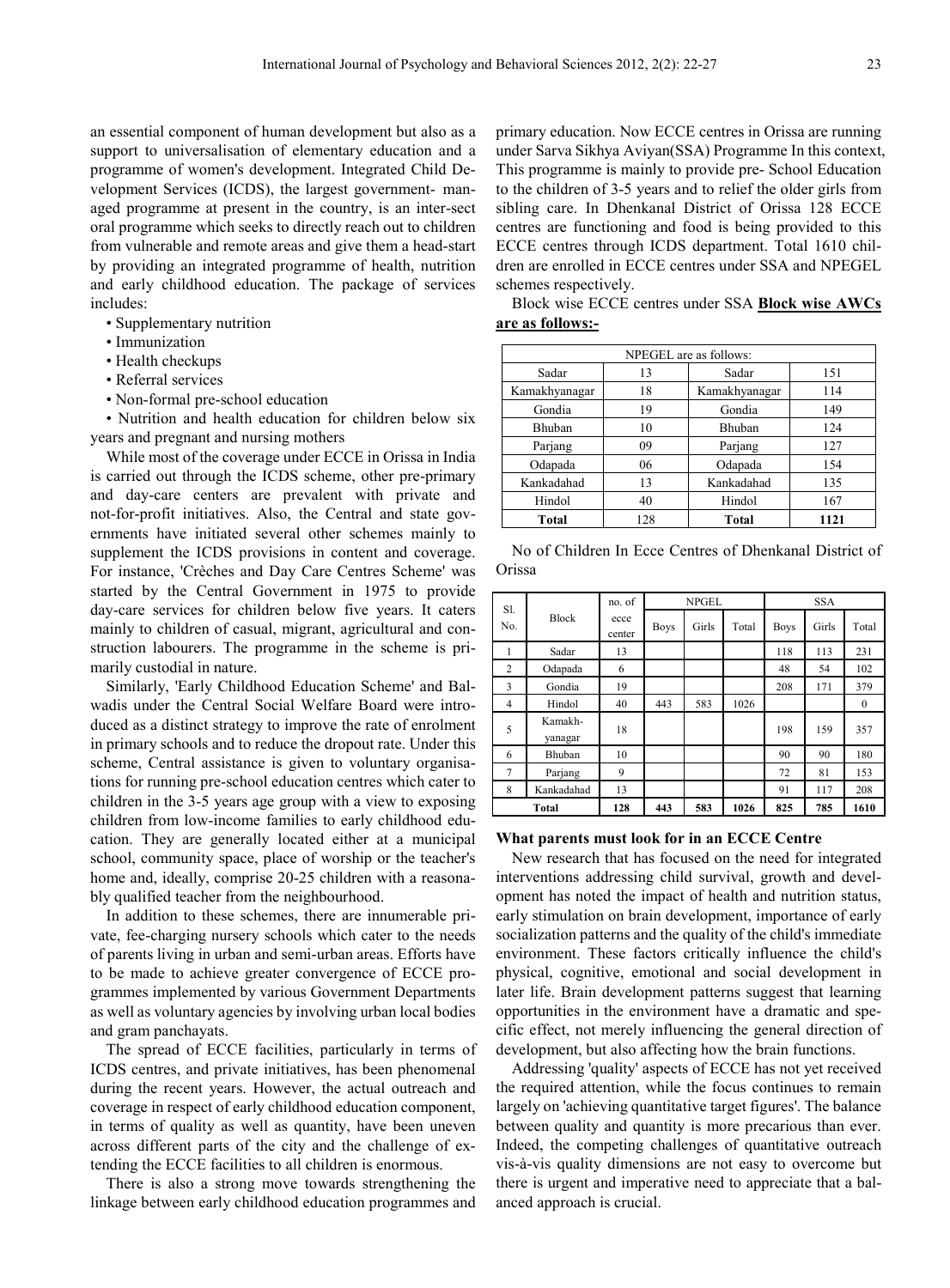The centers, which are expected at best to provide necessary maturational and experiential readiness to the child, have been turned into regular sessions for training children in the '3Rs' on the plea that admission to primary schools would otherwise be denied. Thus, what should have been a simple pre-preparatory environment for creating interest and readiness for learning becomes a rigorous pressurizing and premature exercise for performance and achievement. Parents need to be aware of the damage created by such pressures on young children.

Many issues and concerns confront parents in the selection of an appropriate ECCE centre for their children. At present, in the absence of the system of licensing or recognition of ECCE institutions, the emerging concern is of quality assurance in terms of appropriateness of the learning experiences for children and safety of the environment in which such programmes are conducted. Other closely related issues that emerge in the wake of quality of pre-school centres in Orissa are:

• Appropriate qualifications and training of care-givers and educators

• Prevention of pressures being imposed on the children for performance and achievement (without consideration for the pace and readiness of individual children)

• Channeling undue parental anxiety and demand for formal learning

• Neutralizing/balancing the 'over-emphasis' on reading and writing

• Checking the over-crowding in the classrooms in gross violation of minimum space requirements per child, etc

It is vital that all the stakeholders (children, parents, neighbourhood and society at large) in the system and advocates for the well-being of children become aware of the need for adherence to the spirit and letter of ECCE rather than be driven by competition and/or commercialization. The issues of quality and accountability for the use of public funds and childcare as a public service need to be at the forefront.

Parents and teachers, as stakeholders in the system, need to be aware and conscious of the need to insist on standards of safety at the centers and also for good personnel at these centers. The turnover rate of childcare staff, burnout and emotional distress would be real concerns that parents must be aware of and guard against in the interest of their children.

However, it must be noted that at the other end of the continuum of the economic strata, there is a very large group of children who do not even have the luxury of holding a pencil between their fingers and scribbling on paper or even holding a book in their hands. Addressing children at such extremes of the economic divide is not just a concern but also a big challenge.

In reviewing the many research findings cited in this document, it is important to remember that they did not, for the most part, emerge from studies conducted with children younger than first graders. Many of these studies are therefore not applicable to these very young children, because the settings and treatments employed in them represent what

Katz described above as "formal academic teaching methods that early childhood specialists generally consider developmentally inappropriate for under-six-year-olds." There are, nevertheless, several points of congruence between the two literatures, and these will be noted following a discussion of the research on early childhood education.

# **2. Review of Related Studies**

With the understanding that parent involvement is highly individualized, a broad approach to defining parent involvement is more likely to encompass the full extent of beliefs and expectations presently held by families and providers. To that end, Epstein (2001) suggests that the relationships and interactions among family members, educators, community, and students are similar to partnerships. Dunst (1990) presents a family-centered approach, one where a child's growth and development is nurtured by the overlapping supports of parents, family, community, and child learning opportunities, as most effective for successful outcomes. Both Epstein and Dunst present the partnerships between families and providers as an opportunity for shared responsibility for facilitating the growth and development of children.

Following a comprehensive approach of involvement for family and professional partnerships, Epstein (2001) describes six types of involvement including parenting, communication, volunteering, learning at home, and decision making, and collaborating with the community. Each type of involvement comprises various components (see Table 1). Families and educators can work together to develop goals and establish the best possible practices that are meaningful and appropriate for both parties.

**Table 3**. Components of Epstein's Six Types of Involvement

| Type of<br>Involvement          | Purpose/Goal                                                                                                                                                      |  |
|---------------------------------|-------------------------------------------------------------------------------------------------------------------------------------------------------------------|--|
| Parenting                       | Help all families establish home environment<br>to support children as students                                                                                   |  |
| Communicating                   | Design effective forms of school-to-home and<br>home -to- school communications about school<br>programs and their children's progress                            |  |
| Volunteering                    | Recruit and organize parent help and support                                                                                                                      |  |
| Learning at Home                | Provide information and ideas to families about<br>how to help students at home with homework<br>and other curriculum-related activities, deci-<br>sions, and     |  |
| Decision Making                 | Include parents in school decisions, developing<br>parent leaders and representatives                                                                             |  |
| Collaborating with<br>Community | Identify and integrate resources and services<br>from the community to strengthen school<br>programs, family practices, and student learn-<br>ing and development |  |

#### **Design effective forms**

An increasing number of young children are involved in early care and education programs. The Children's Defence Fund (2001) reports that 13 million preschoolers participate in child care each day. This includes 6 million infants and toddlers. The U.S. Census Bureau (2002) reported that in 1997 63% of children fewer than 5 years of age attended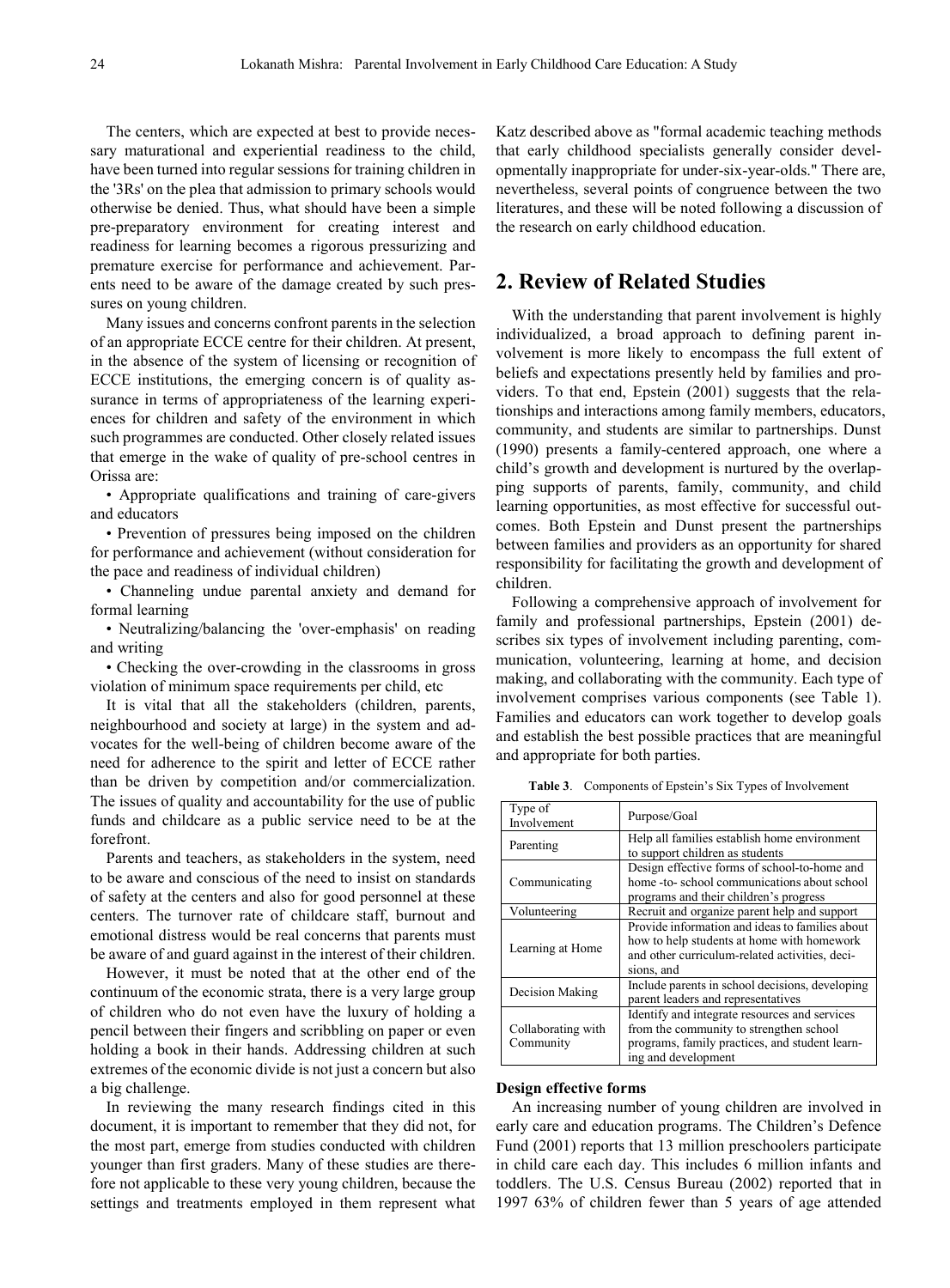some form of regular early care and education arrangement an average of 37 hours each week. In Kentucky, 103,000 children access the child care system on a daily basis, including approximately 16,000 children ages 3-4 serviced by Head Start and about 21,000 children serviced by KERA Preschools (K. Townley, personal communication, July 22, 2003). Many young children who are considered "at-risk," as defined by their family income level, receive services through either federal program, such as Head Start, or through state supported programs such as the Kentucky Education Reform Act (KERA) preschool programs in Kentucky. Thus, many Kentucky families are currently accessing some type of early care and education program. Although these programs vary in many ways, they all have the potential to provide the foundation for successful parent-school partnerships for Kentucky families.

*S. Krishna Devi(2007)conducted a study on* Awareness of Anganwadi Helpers about Preschool Education with a findings All AWWs covered in the study belonged to three different age groups, i.e., 20-25 years, 26-30 years and above 30 years; 34 AWWs were married and 16 were unmarried. . The intervention programme improved the knowledge and skills of AWWs about preschool activities. The post-intervention scores indicated a significant improvement in the knowledge of AWWs in all the areas.. There was a significant difference among the three age groups of AWWs in their knowledge pertaining to preschool activities. There was a significant difference between married and unmarried AWWs with regard to their knowledge about the importance of certain preschool activities. However, no significant difference was found in the knowledge of married and unmarried AWWs in the other areas. So it can be concluded, that marital status had no impact on the knowledge and skills of AWWs regarding preschool education. Training programme should also be conducted for teachers dealing with handicapped preschool children with certain modifications

While many studies have focused on "parent involvement," the concept remains unclear, leading to uncertainty for many families and early care and education providers. Thus, there is no standard definition of parent involvement. Rather, the term is used loosely and is construed in a number of ways. For instance, Sheldon (2002) loosely defined parent involvement as the investment of resources in children by parents. While Coleman and Churchill (1997) provide a more descriptive definition stating that family involvement can include many different components including a program providing emotional support, providing parents with skills and knowledge, communicating about the child with the provider. However, their definition is still quite broad and they admit that it is not inclusive. Furthermore, McBride, Bae and Wright

(2002) use the words family-school partnership, parent involvement, and family involvement interchangeably to define the process between schools and families that enhances learning for the children. The interpretation of parent involvement is highly dependent on the individual beliefs and expectations of each person concerned. Often, the beliefs

and expectations between families and early care and education programs are not shared collectively. This often causes confusion as to what role each is to play in the care and education of children, which can ultimately lead to decreased involvement.

Despite the number of children in early care and education programs, most research concerning parent involvement is focused on families with children in the school system and for school-age children in particular. It is essential that the foundation for family-school/program partnerships is nurtured early in a child's educational experience in an effort to enhance future family-school partnerships as well as optimize children's educational success. Although the school-based research provides insight to parent involvement, several differences exist between early care and education programs and school-based programs, which can affect the nature of parental involvement.

### **2.1. General Objective**

The broad objective of this study is to critically examine the role, effectiveness and impact of parents in early childhood care education in Dhenkanal district of Orissa

The specific objectives include the following:

• To examine the impact of parents in early childhood years.

• To investigate if the socio-demographic characteristics of the parents have an impact on early childhood education.

• To examine the factors affecting parental involvement in early child hood education.

• To recommend measures to increase the rate and involvement of parents in early childhood education in the study area and also in Orissa

## **2.2. Research Question/Hypothesis to Be Tested**

• Whether the higher the level of parental involvement in early childhood care education, influenced the educational performance of the child.?

• Are the socio-economic characteristics have an impact on early childhood care education?

• Whether the more conducive of the learning environment of the child is higher the educational performance.

## **3. Research Methodology**

## **3.1. Sampling Procedure**

A simple random technique was be adopted in the selection of the ECCE centres from 8 blocks of Dhenkanal district.200 respondent (parents)were selected from 50 ECCE Centres (4 from each) taking in to consideration ,no education level, to primary education level, to secondary education level, and tertiary/post-secondary education level from Dhenkanal district of Orissa . 50 ECCE instructor are also selected for collecting the data .The questionnaires were distributed in ECCE centres, through the instructor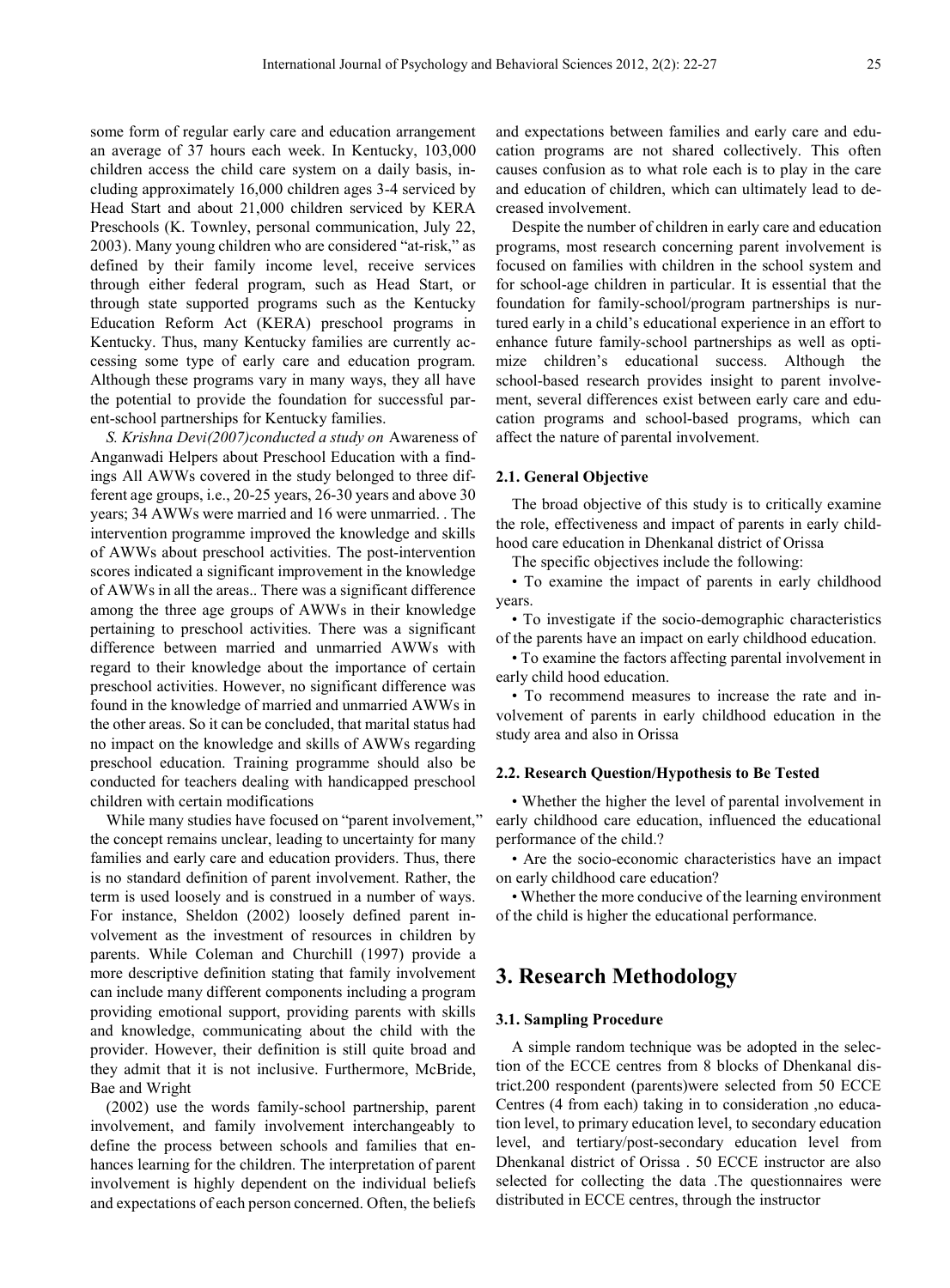## **3.2. Method of Data Collection**

Since the population was parents of ECCE Centres more so, the respondents are majorly parents and most of them are literate, therefore, the questionnaire was designed in such a way that the respondent will be able to fill-in the answers themselves without having any problem on either of the questions , that is, open and close-ended questions.

## **3.3. Data Processing**

After returning from the field work, information supplied in the questionnaire was edited to check for inconsistencies and inadequacies. Thereafter, the response were categorized and re-coded where the questions are open-ended type. The coding was used in preparing the frequency tables and cross tabulations. The tables' cross-tabulations were then prepared for analytical purposes.

## **4. Data Presentation and Analysis**

**Research question I**: The higher the level of parental involvement in early childhood education, the higher the educational performance of the child.

a. Predictors: (Constant), Do you examine your child's/ward's notes, assignments and class-works?

b. Dependent Variable: How can you rate his/her performance? P<0.000(0.000<0.05)

R0: There is no significant relationship between parental involvement in early childhood education and the educational performance of the child.

R1: There exists a significant relationship between parental involvement in early childhood education and the educational performance of the child.

CONCLUSION: Since P value is less than 0.05 .i.e.  $(0.000<0.05)$  therefore, we can reject the Null hypothesis (R0) and accept Alternative hypothesis (R1), meaning that there is a significant relationship between parental involvement in early childhood education and the educational performance of the child. From the analysis it is vividly obvious that children are most likely to perform better in their early childhood education with adequate participation of parents.

**Research question 2:** The socio-economic characteristics have an impact on early childhood education.

Multiple R 0.351

R square 0.123

Adjusted R square 0.177

Standard Error 20.05493

a. Predictors: (Constant), Educational Attainment of the respondents

b. Dependent Variable: At what age did you send your child/ward to ECCE centre

P<0.000(0.000<0.05)

R0: The socio-economic characteristics do not have an impact on early childhood education. R1: The socio- economic characteristics do have an impact on early childhood education.

Since P value is less than  $0.05$  .i.e.  $(0.000<0.05)$  therefore, we can reject the Null hypothesis (R0) and accept Alternative hypothesis (R1), meaning that the socio-economic characteristics do have an impact on early childhood education. The parental educational exposure is very crucial. Some parents just don't buy the idea of letting their kids experience early childhood education. More so, some parents who are illiterate do engage in practices like; if the child's hand does not touch the other side of his/her ears then he/she can't start school. These are kind of old beliefs that should be discarded. So therefore, the parental educational exposure has a very huge impact on the early childhood education.

Research question 3 The more conducive the learning environment of the child the higher the educational performance.

Multiple R 0.007 R square 0.000 Adjusted R square -0.006

Standard Error 1.12814

a. Predictors: (Constant), the residential setting of the respondents

b. Dependent Variable: How can you rate his/her performance?

P>0.934(0.934>0.05)

R0: There is no significant relationship between the learning environment of the child and the child's educational performance.

R1: There is a significant relationship between the learning environment of the child and the child's educational performance.

# **5. Conclusions**

Since P value is greater than  $0.05$ .i.e.  $(0.934>0.05)$ therefore, we can accept the Null hypothesis (R0) and reject Alternative hypothesis (R1), concluding that there is no significant relationship between the learning environment of the child and the child's educational performance. This means that for the fact that a child schools in the rural area doesn't mean his/her educational performance would be poor, and on the other hand, the fact that a child schools in the urban area doesn't mean his/her educational performance would be good.

# **REFERENCES**

- [1] Baker, D., Goesling, B., & Letendre, G. (2002). Socioeconomic status, school quality, and national economic development: A cross-national analysis of the "Heyneman-Loxley Effect" on mathematics and science achievement. Comparative Education Review, 46(3), 291-313.
- [2] Bauer, A., & Barnett, D. (2001). Infants at risk: Marker variables related to the early lives of children. Journal of Children & Poverty, 7, 121-134.
- [3] Berger, E. (2000). Family involvement: Essential for a child's development. In Berger, E.H., Parents as Partners in Education. Upper Saddle River, NJ: Prentice-Hall.